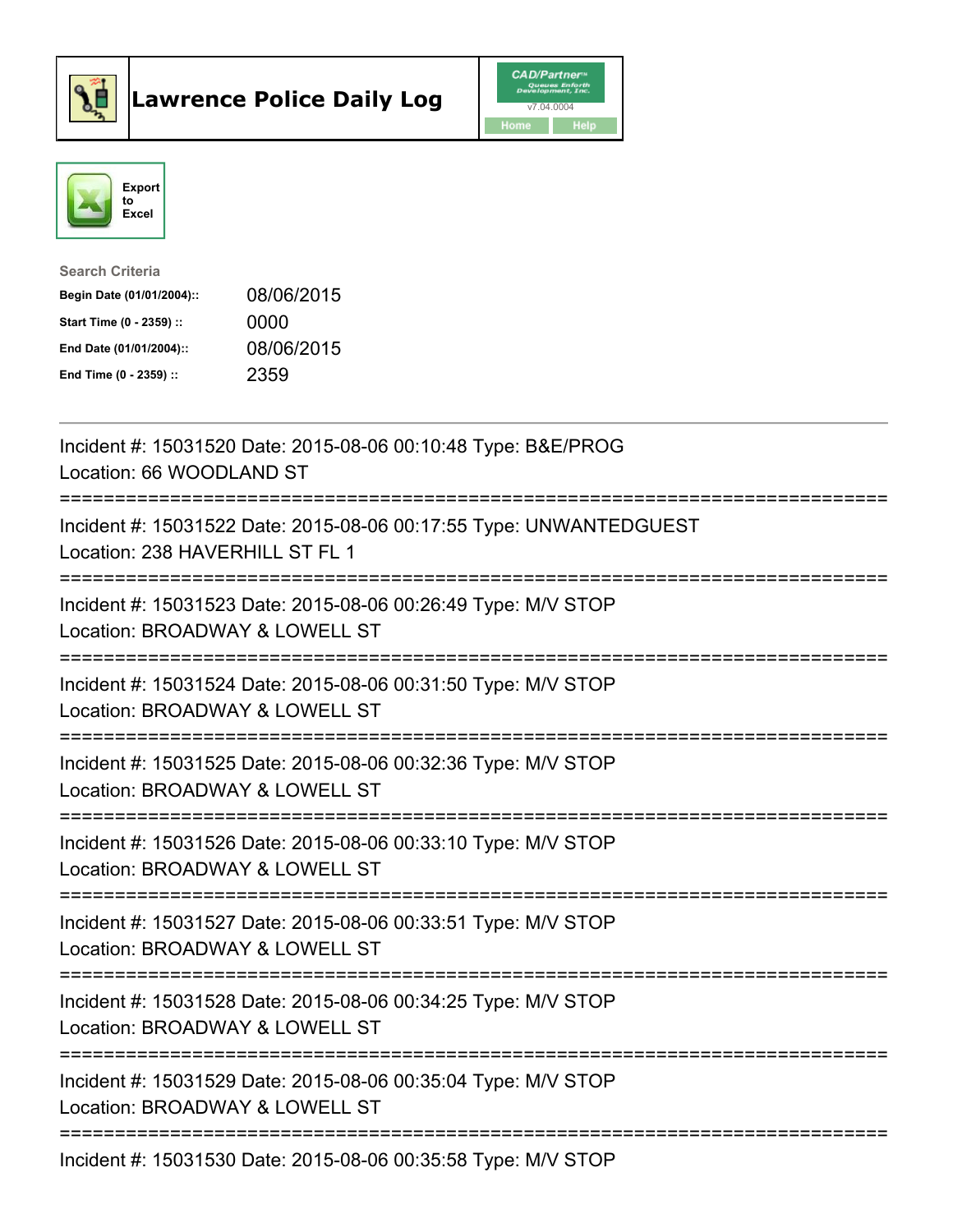| Location: BROADWAY & LOWELL ST                                                                                                                              |
|-------------------------------------------------------------------------------------------------------------------------------------------------------------|
| Incident #: 15031531 Date: 2015-08-06 00:48:54 Type: MEDIC SUPPORT<br>Location: S BROADWAY & S UNION ST EXT<br>==============================               |
| Incident #: 15031532 Date: 2015-08-06 01:12:13 Type: MEDIC SUPPORT<br>Location: 375 HAVERHILL ST #5                                                         |
| Incident #: 15031533 Date: 2015-08-06 01:24:58 Type: FIGHT<br>Location: 473 ESSEX ST                                                                        |
| Incident #: 15031534 Date: 2015-08-06 01:26:51 Type: DOMESTIC/PROG<br>Location: 8 SILESIA CT                                                                |
| :===================<br>Incident #: 15031535 Date: 2015-08-06 01:56:37 Type: M/V STOP<br>Location: 44 SALEM ST                                              |
| Incident #: 15031536 Date: 2015-08-06 02:01:48 Type: M/V STOP<br>Location: FITZ ST & LAWRENCE ST                                                            |
| Incident #: 15031537 Date: 2015-08-06 02:11:52 Type: M/V STOP<br>Location: S UNION ST & SPRINGFIELD ST                                                      |
| Incident #: 15031538 Date: 2015-08-06 02:12:29 Type: M/V STOP<br>Location: FERN ST & LAWRENCE ST                                                            |
| Incident #: 15031539 Date: 2015-08-06 02:24:36 Type: M/V STOP<br>Location: 218 BAILEY ST                                                                    |
| Incident #: 15031540 Date: 2015-08-06 02:24:55 Type: M/V STOP<br>Location: ESSEX ST & FRANKLIN ST                                                           |
| Incident #: 15031541 Date: 2015-08-06 02:34:41 Type: M/V STOP<br>Location: 25 ABBOTT ST                                                                     |
| ===========================<br>===============================<br>Incident #: 15031542 Date: 2015-08-06 02:46:24 Type: M/V STOP<br>Location: 192 FARNHAM ST |
| Incident #: 15031543 Date: 2015-08-06 02:47:35 Type: M/V STOP<br>Location: 197 FARNHAM ST                                                                   |
| Incident #: 15031544 Date: 2015-08-06 03:06:02 Type: DISTURBANCE                                                                                            |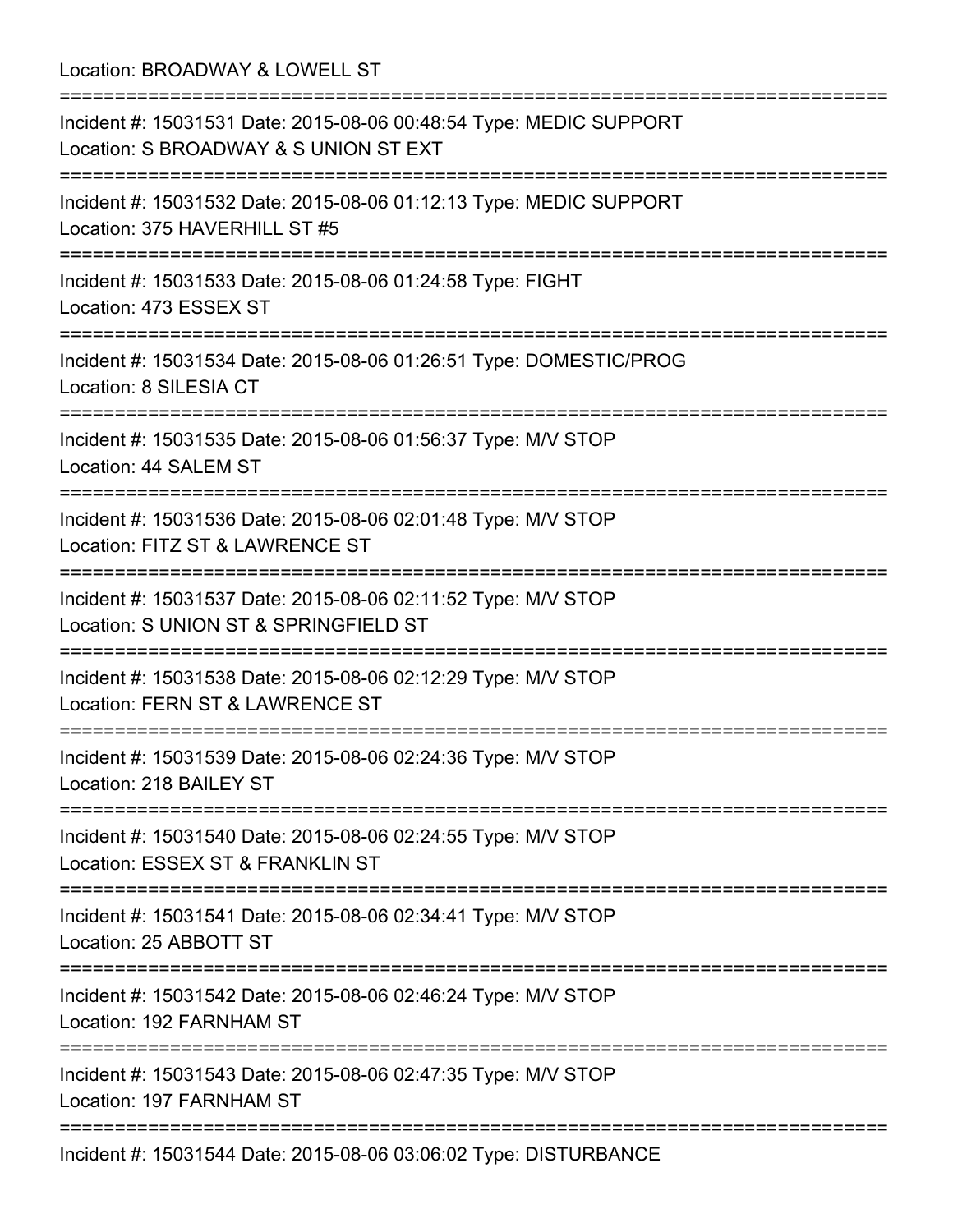| Incident #: 15031545 Date: 2015-08-06 03:16:15 Type: NOISE ORD<br>Location: 11 LAWRENCE ST #702<br>-------------------------        |
|-------------------------------------------------------------------------------------------------------------------------------------|
| Incident #: 15031546 Date: 2015-08-06 03:17:47 Type: B&E/PROG<br>Location: 94 ABBOTT ST FL 3<br>----------------------------------- |
| Incident #: 15031547 Date: 2015-08-06 06:59:40 Type: ALARMS<br>Location: 24 CAMDEN ST                                               |
| Incident #: 15031548 Date: 2015-08-06 07:44:25 Type: PARK & WALK<br>Location: BROADWAY                                              |
| Incident #: 15031549 Date: 2015-08-06 07:52:00 Type: VIO CITY ORD<br>Location: 35 FARNHAM ST FL 2                                   |
| Incident #: 15031550 Date: 2015-08-06 07:54:59 Type: ALARMS<br>Location: GUERRERO RESIDENCE / 18 WARWICK ST                         |
| =============================<br>Incident #: 15031551 Date: 2015-08-06 08:08:37 Type: M/V STOP<br>Location: LAWRENCE ST & OAK ST    |
| Incident #: 15031552 Date: 2015-08-06 08:26:59 Type: A&B D/W PAST<br><b>Location: PARK ST</b>                                       |
| Incident #: 15031553 Date: 2015-08-06 08:59:35 Type: MISSING PERS<br>Location: 16 HOFFMAN AV                                        |
| Incident #: 15031554 Date: 2015-08-06 09:06:17 Type: 209A/SERVE<br>Location: 129 WATER ST                                           |
| Incident #: 15031555 Date: 2015-08-06 09:15:34 Type: 209A/SERVE<br>Location: 19 BROADWAY AV                                         |
| Incident #: 15031556 Date: 2015-08-06 09:24:01 Type: ASSSIT AMBULANC<br>Location: 61 CAMBRIDGE ST                                   |
| Incident #: 15031557 Date: 2015-08-06 09:25:54 Type: 209A/SERVE<br>Location: 21 EXCHANGE ST                                         |
| Incident #: 15031558 Date: 2015-08-06 09:30:46 Type: 209A/SERVE                                                                     |

Location: 52 MYRTLE ST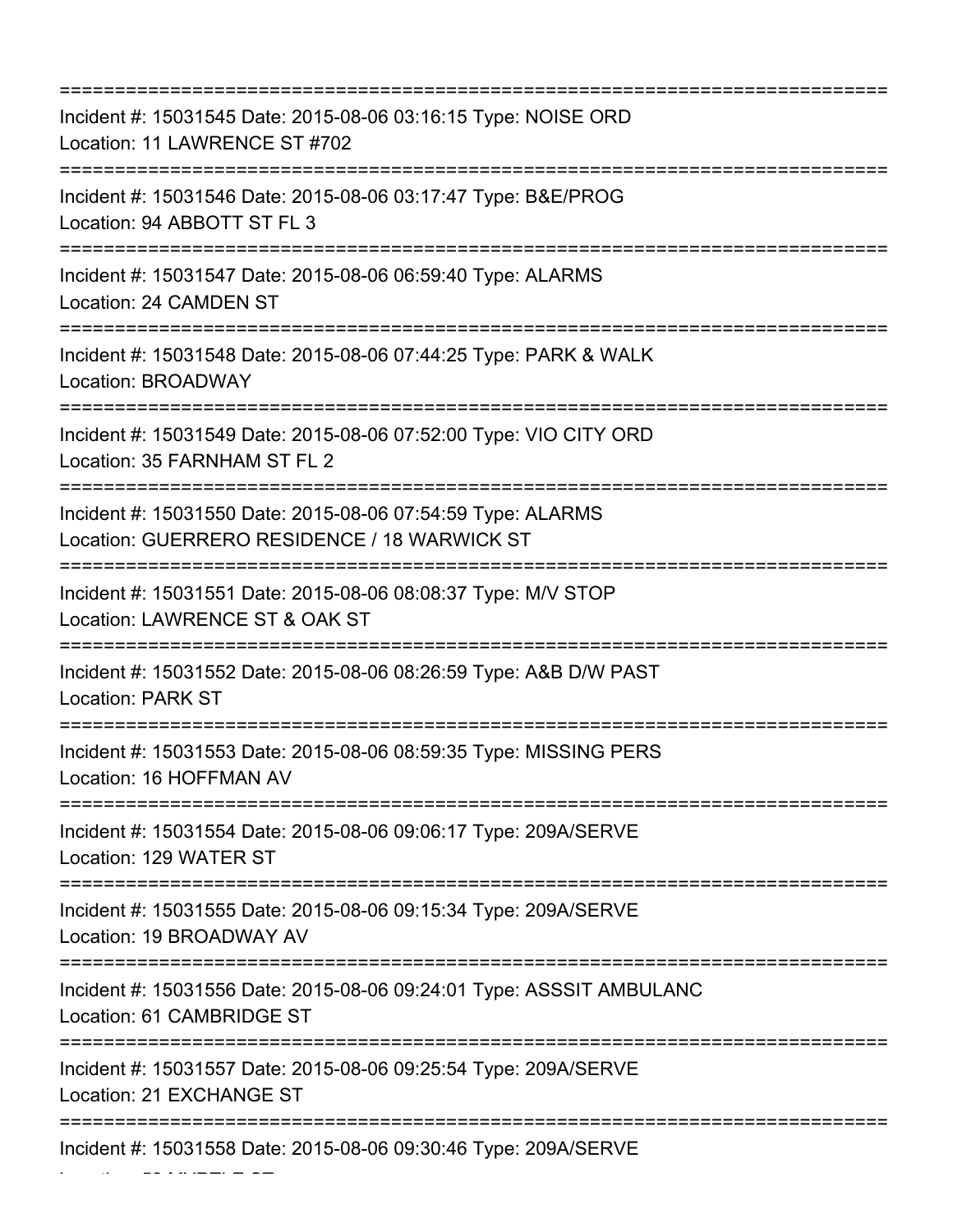| Incident #: 15031560 Date: 2015-08-06 09:32:23 Type: HIT & RUN M/V<br>Location: 525 ESSEX ST                                 |
|------------------------------------------------------------------------------------------------------------------------------|
| Incident #: 15031559 Date: 2015-08-06 09:32:29 Type: PARK & WALK<br>Location: BROADWAY & HAVERHILL ST                        |
| Incident #: 15031561 Date: 2015-08-06 09:37:02 Type: 209A/SERVE<br>Location: 115 LEXINGTON ST<br>----------------------      |
| Incident #: 15031562 Date: 2015-08-06 09:45:01 Type: 209A/SERVE<br>Location: 265 JACKSON ST                                  |
| Incident #: 15031563 Date: 2015-08-06 09:48:42 Type: MISSING PERS<br>Location: 194 GARDEN ST                                 |
| Incident #: 15031564 Date: 2015-08-06 09:53:42 Type: 209A/SERVE<br>Location: 125 GARDEN ST                                   |
| Incident #: 15031565 Date: 2015-08-06 10:13:43 Type: 209A/SERVE<br>Location: 50 TEWKSBURY ST                                 |
| Incident #: 15031567 Date: 2015-08-06 10:22:59 Type: DISTURBANCE<br>Location: COMMONWEALTH CHEVY / 155 MARSTON ST            |
| Incident #: 15031566 Date: 2015-08-06 10:23:13 Type: M/V STOP<br>Location: 378 S BROADWAY                                    |
| Incident #: 15031568 Date: 2015-08-06 10:25:42 Type: LARCENY/PAST<br>Location: EXPERTS STAFFING AGENCY / 65 MERRIMACK ST     |
| ==========================<br>Incident #: 15031569 Date: 2015-08-06 10:30:51 Type: MV/BLOCKING<br>Location: 133 LEXINGTON ST |
| Incident #: 15031570 Date: 2015-08-06 10:31:31 Type: ALARM/HOLD<br>Location: KFC / 490 S UNION ST                            |
| Incident #: 15031571 Date: 2015-08-06 10:36:03 Type: SUS PERS/MV<br>Location: 14 CEDAR ST                                    |
| Incident #: 15031572 Date: 2015-08-06 10:39:36 Type: ALARM/BURG                                                              |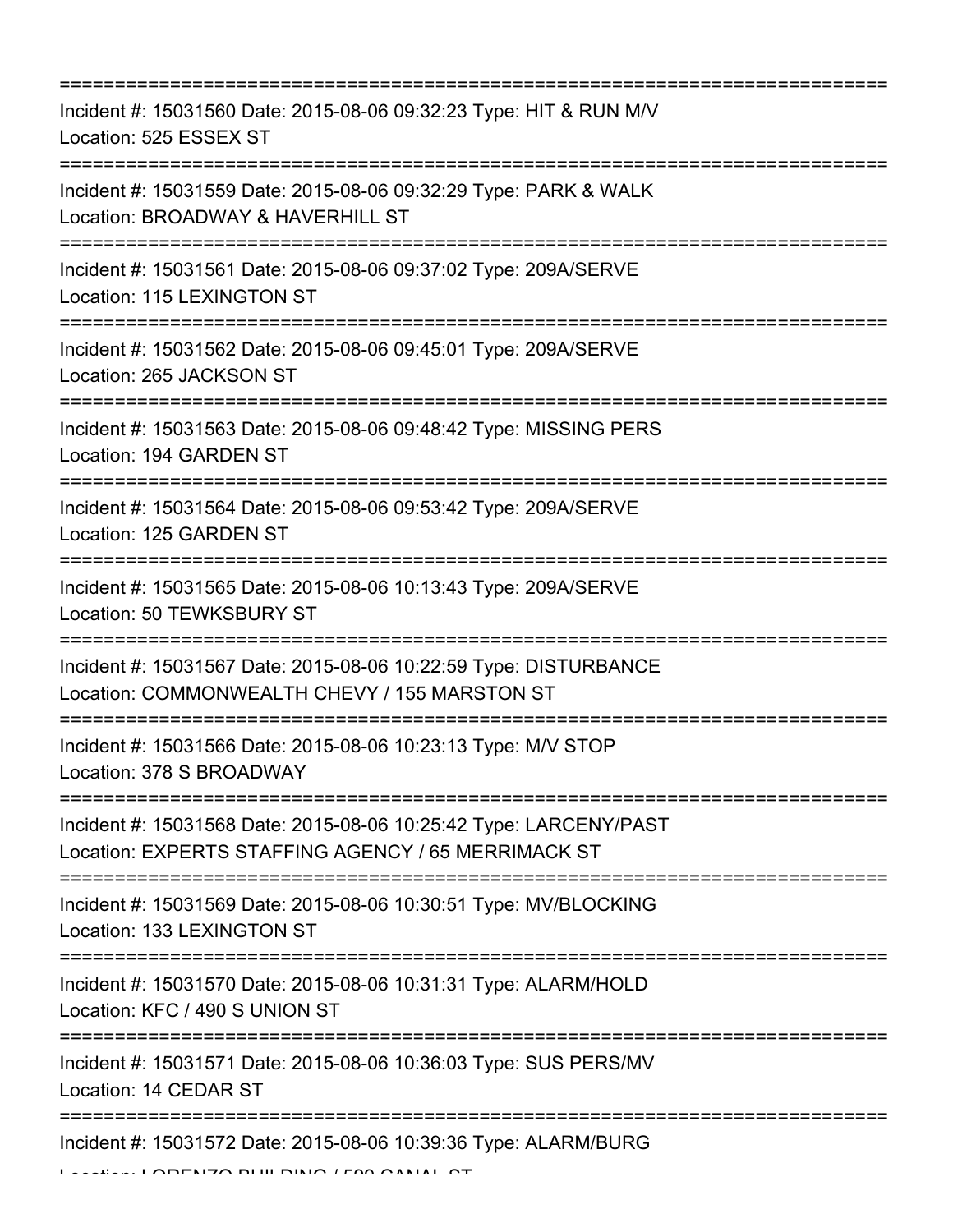| Incident #: 15031573 Date: 2015-08-06 10:44:11 Type: RECOV/STOL/MV<br>Location: 328 WALNUT ST                                  |
|--------------------------------------------------------------------------------------------------------------------------------|
| Incident #: 15031574 Date: 2015-08-06 10:47:40 Type: M/V STOP<br>Location: AMESBURY ST & LOWELL ST                             |
| Incident #: 15031575 Date: 2015-08-06 11:04:00 Type: M/V STOP<br>Location: 280 MERRIMACK ST<br>=============================== |
| Incident #: 15031576 Date: 2015-08-06 11:04:33 Type: M/V STOP<br>Location: 5 MT VERNON ST                                      |
| Incident #: 15031577 Date: 2015-08-06 11:19:00 Type: 209A/VIOLATION<br>Location: 33 JUNIPER ST                                 |
| Incident #: 15031578 Date: 2015-08-06 11:23:50 Type: M/V STOP<br>Location: 350 MERRIMACK ST                                    |
| Incident #: 15031579 Date: 2015-08-06 11:27:12 Type: SEIZED PROP<br>Location: BERKELEY ST & JACKSON ST                         |
| Incident #: 15031580 Date: 2015-08-06 11:27:38 Type: WIRE DOWN<br>Location: JACKSON ST & MONTGOMERY ST                         |
| Incident #: 15031581 Date: 2015-08-06 11:29:47 Type: INVEST CONT<br>Location: S BROADWAY & SHATTUCK ST                         |
| Incident #: 15031582 Date: 2015-08-06 11:35:28 Type: M/V STOP<br>Location: 421 MERRIMACK ST                                    |
| Incident #: 15031583 Date: 2015-08-06 11:36:12 Type: TOW OF M/V<br>Location: 34 HAVERHILL ST                                   |
| Incident #: 15031584 Date: 2015-08-06 11:39:23 Type: HIT & RUN M/V<br>Location: 34 HAVERHILL ST                                |
| Incident #: 15031585 Date: 2015-08-06 11:43:00 Type: DISTURBANCE<br>Location: GARDEN ST & NEWBURY ST                           |
| Incident #: 15031586 Date: 2015-08-06 11:46:33 Type: ALARM/BURG                                                                |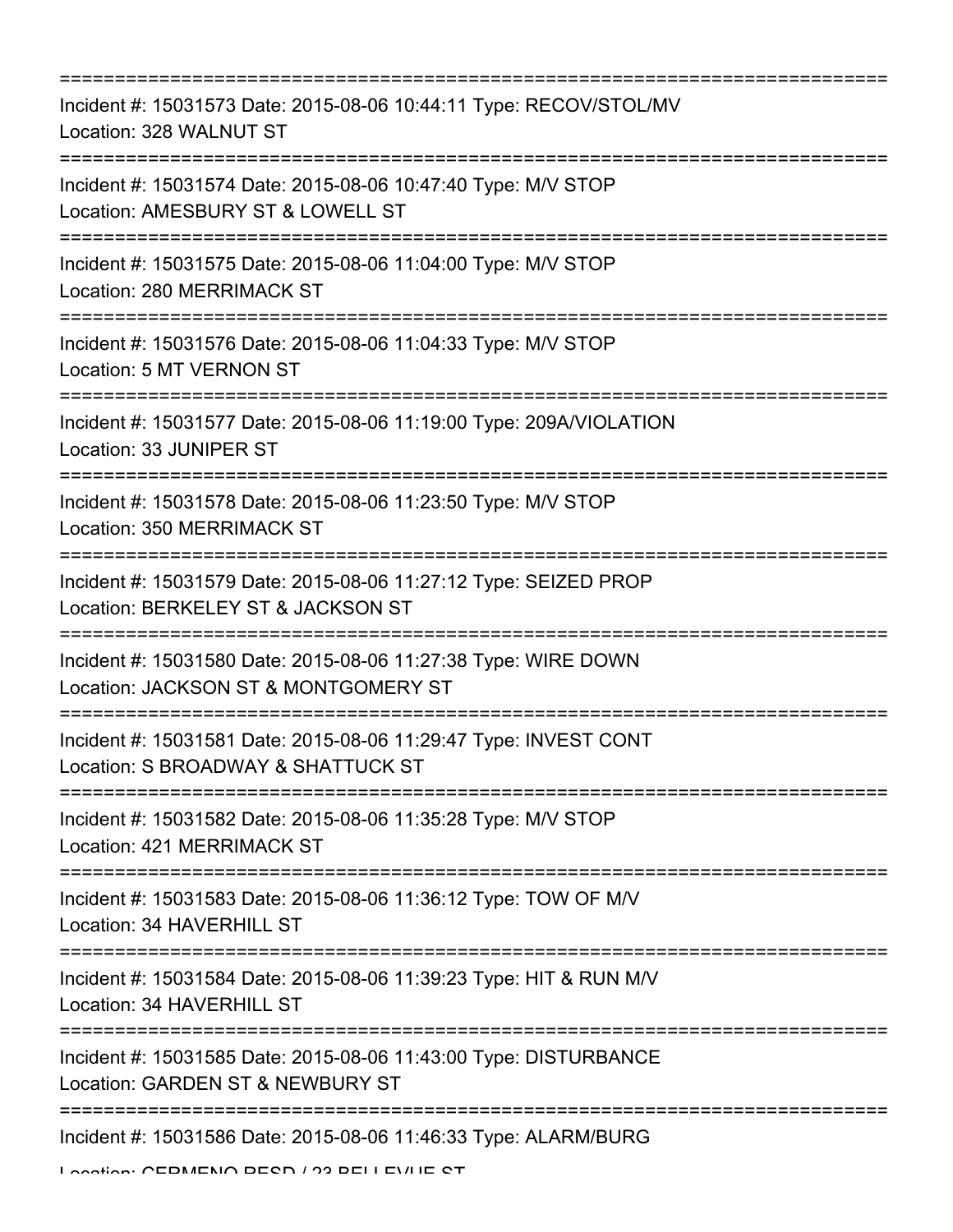=========================================================================== Incident #: 15031587 Date: 2015-08-06 11:47:40 Type: M/V STOP Location: 421 MERRIMACK ST =========================================================================== Incident #: 15031589 Date: 2015-08-06 11:49:04 Type: LARCENY/PAST Location: 219 E HAVERHILL ST FL 3RDF =========================================================================== Incident #: 15031588 Date: 2015-08-06 11:49:14 Type: M/V STOP Location: MARKET ST & S UNION ST =========================================================================== Incident #: 15031590 Date: 2015-08-06 11:49:54 Type: ALARM/BURG Location: LORENZO BUILDING / 599 CANAL ST =========================================================================== Incident #: 15031591 Date: 2015-08-06 11:50:20 Type: ALARM/HOLD Location: KFC / 490 S UNION ST =========================================================================== Incident #: 15031592 Date: 2015-08-06 11:56:30 Type: M/V STOP Location: 421 MERRIMACK ST =========================================================================== Incident #: 15031593 Date: 2015-08-06 11:59:23 Type: M/V STOP Location: ESSEX ST & HAMPSHIRE ST =========================================================================== Incident #: 15031594 Date: 2015-08-06 11:59:33 Type: INVESTIGATION Location: 715A HAVERHILL ST =========================================================================== Incident #: 15031595 Date: 2015-08-06 12:06:20 Type: M/V STOP Location: 421 MERRIMACK ST =========================================================================== Incident #: 15031596 Date: 2015-08-06 12:10:01 Type: M/V STOP Location: 355 MERRIMACK ST =========================================================================== Incident #: 15031597 Date: 2015-08-06 12:11:27 Type: SUS PERS/MV Location: FORDHAM RD & RIVERSIDE DR =========================================================================== Incident #: 15031598 Date: 2015-08-06 12:17:36 Type: SUS PERS/MV Location: 26 SHERIDAN ST =========================================================================== Incident #: 15031599 Date: 2015-08-06 12:18:16 Type: THREATS Location: 2 APPLETON ST =========================================================================== Incident #: 15031600 Date: 2015-08-06 12:21:20 Type: DRUG VIO Location: 135 BRADFORD ST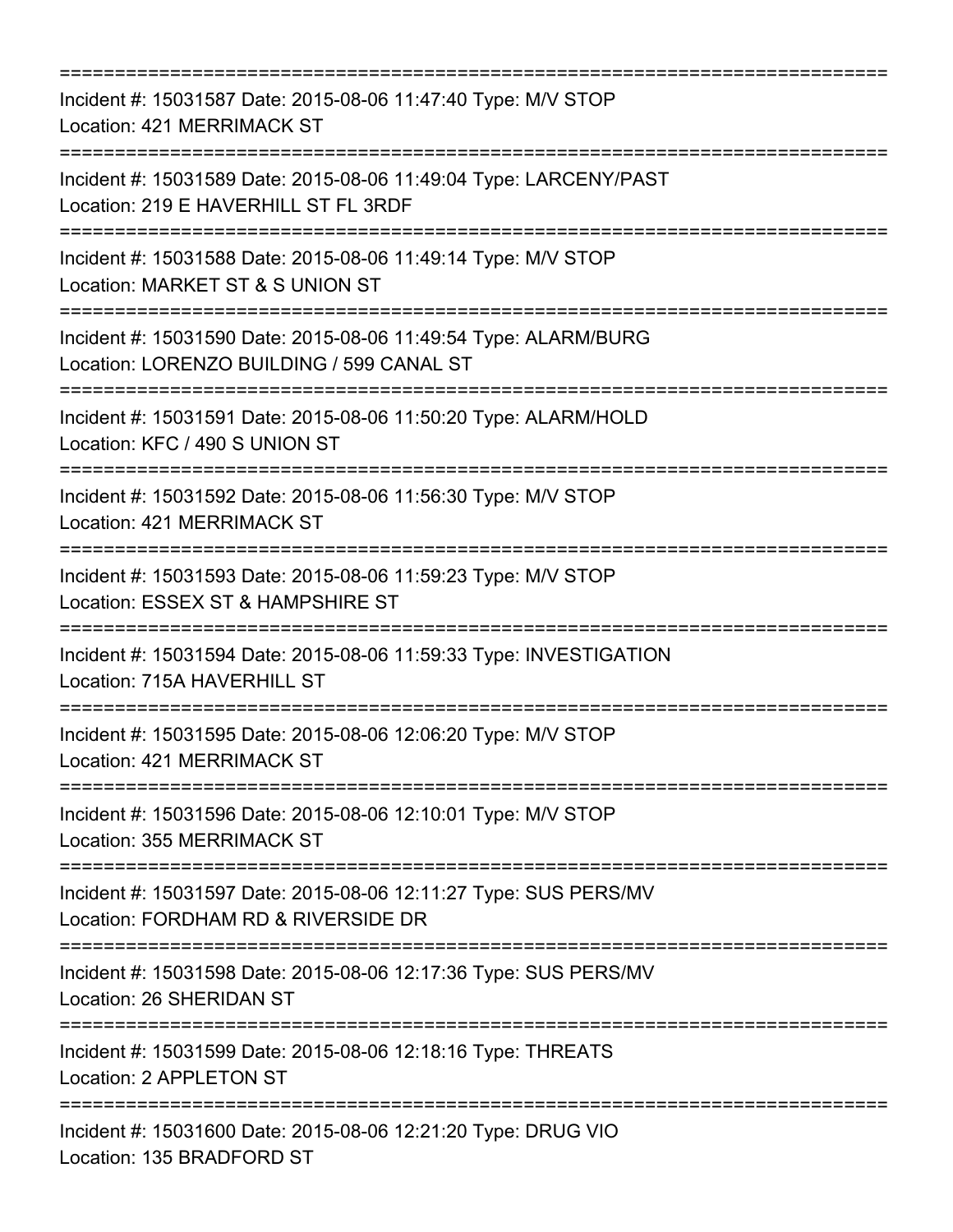Incident #: 15031601 Date: 2015-08-06 12:22:00 Type: M/V STOP Location: HAVERHILL ST & WEST ST =========================================================================== Incident #: 15031602 Date: 2015-08-06 12:31:09 Type: M/V STOP Location: 500 MERRIMACK ST =========================================================================== Incident #: 15031603 Date: 2015-08-06 12:54:27 Type: M/V STOP Location: 1 BROADWAY =========================================================================== Incident #: 15031604 Date: 2015-08-06 12:56:16 Type: ALARM/BURG Location: CABRERA RESD / 20 SCHOOL ST =========================================================================== Incident #: 15031605 Date: 2015-08-06 13:04:48 Type: GENERAL SERV Location: 117 LEROY AV =========================================================================== Incident #: 15031606 Date: 2015-08-06 13:07:58 Type: DISTURBANCE Location: 383 CHESTNUT ST #103 =========================================================================== Incident #: 15031607 Date: 2015-08-06 13:27:49 Type: INVEST CONT Location: 118 FRANKLIN ST =========================================================================== Incident #: 15031608 Date: 2015-08-06 13:33:59 Type: WARRANT SERVE Location: 32 KENDRICK ST =========================================================================== Incident #: 15031609 Date: 2015-08-06 13:46:30 Type: UNWANTEDGUEST Location: 238 HAVERHILL ST #1 =========================================================================== Incident #: 15031610 Date: 2015-08-06 13:57:32 Type: M/V STOP Location: 421 MERRIMACK ST =========================================================================== Incident #: 15031611 Date: 2015-08-06 13:58:23 Type: CK WELL BEING Location: 56 KENT ST #5 =========================================================================== Incident #: 15031612 Date: 2015-08-06 14:00:58 Type: LOCKOUT Location: 16A PACKARD ST =========================================================================== Incident #: 15031613 Date: 2015-08-06 14:02:24 Type: SUS PERS/MV Location: DREAM TEAM BARBER SHOP / 208 BROADWAY =========================================================================== Incident #: 15031614 Date: 2015-08-06 14:17:34 Type: ANIMAL COMPL Location: 305 ESSEX ST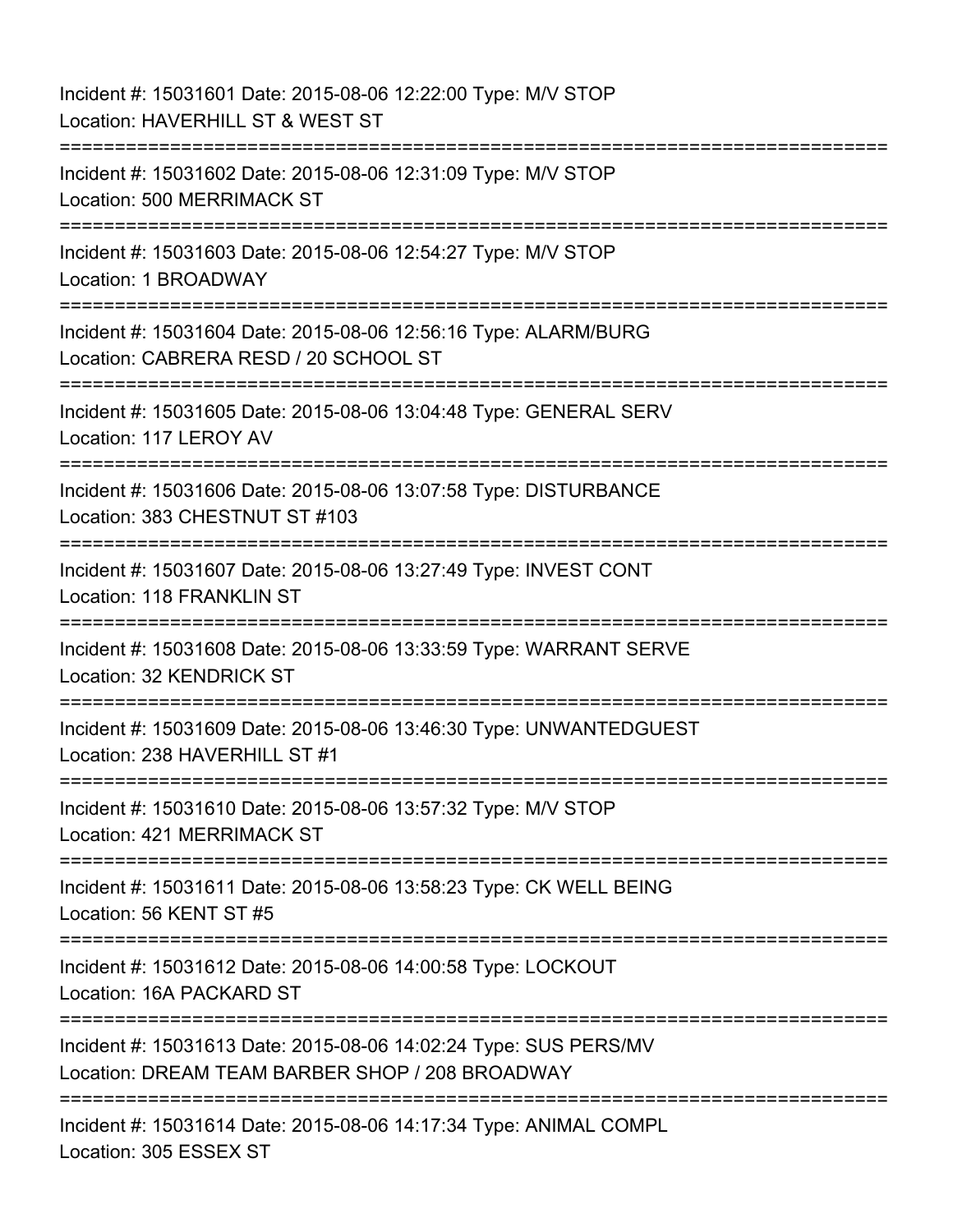Incident #: 15031615 Date: 2015-08-06 14:24:13 Type: HIT & RUN M/V Location: 103 JACKSON ST =========================================================================== Incident #: 15031616 Date: 2015-08-06 14:28:09 Type: INVEST CONT Location: 119 FRANKLIN ST =========================================================================== Incident #: 15031617 Date: 2015-08-06 14:33:54 Type: NOISE ORD Location: LOWELL ST & WARREN ST =========================================================================== Incident #: 15031618 Date: 2015-08-06 14:37:11 Type: GUN CALL Location: 100 FOSTER ST =========================================================================== Incident #: 15031619 Date: 2015-08-06 14:40:25 Type: DRUG VIO Location: MARSTON ST =========================================================================== Incident #: 15031620 Date: 2015-08-06 14:52:54 Type: DRUG VIO Location: RIVERSIDE DR =========================================================================== Incident #: 15031621 Date: 2015-08-06 15:09:57 Type: M/V STOP Location: MCDONALDS / 599 ANDOVER ST =========================================================================== Incident #: 15031622 Date: 2015-08-06 15:12:45 Type: DISTURBANCE Location: TACO BELL / 79 WINTHROP AV ============================= Incident #: 15031623 Date: 2015-08-06 15:14:32 Type: 209A/SERVE Location: 57 FLORENCE AV =========================================================================== Incident #: 15031624 Date: 2015-08-06 15:16:17 Type: M/V STOP Location: HAVERHILL ST & LAWRENCE ST =========================================================================== Incident #: 15031625 Date: 2015-08-06 15:16:59 Type: TOW OF M/V Location: 30 ABBOTT ST =========================================================================== Incident #: 15031626 Date: 2015-08-06 15:27:29 Type: M/V STOP Location: HAVERHILL ST & WEST ST =========================================================================== Incident #: 15031627 Date: 2015-08-06 15:27:49 Type: SUS PERS/MV Location: 119 ALLSTON ST =========================================================================== Incident #: 15031628 Date: 2015-08-06 15:29:34 Type: ANIMAL COMPL Location: 89 WOODLAND ST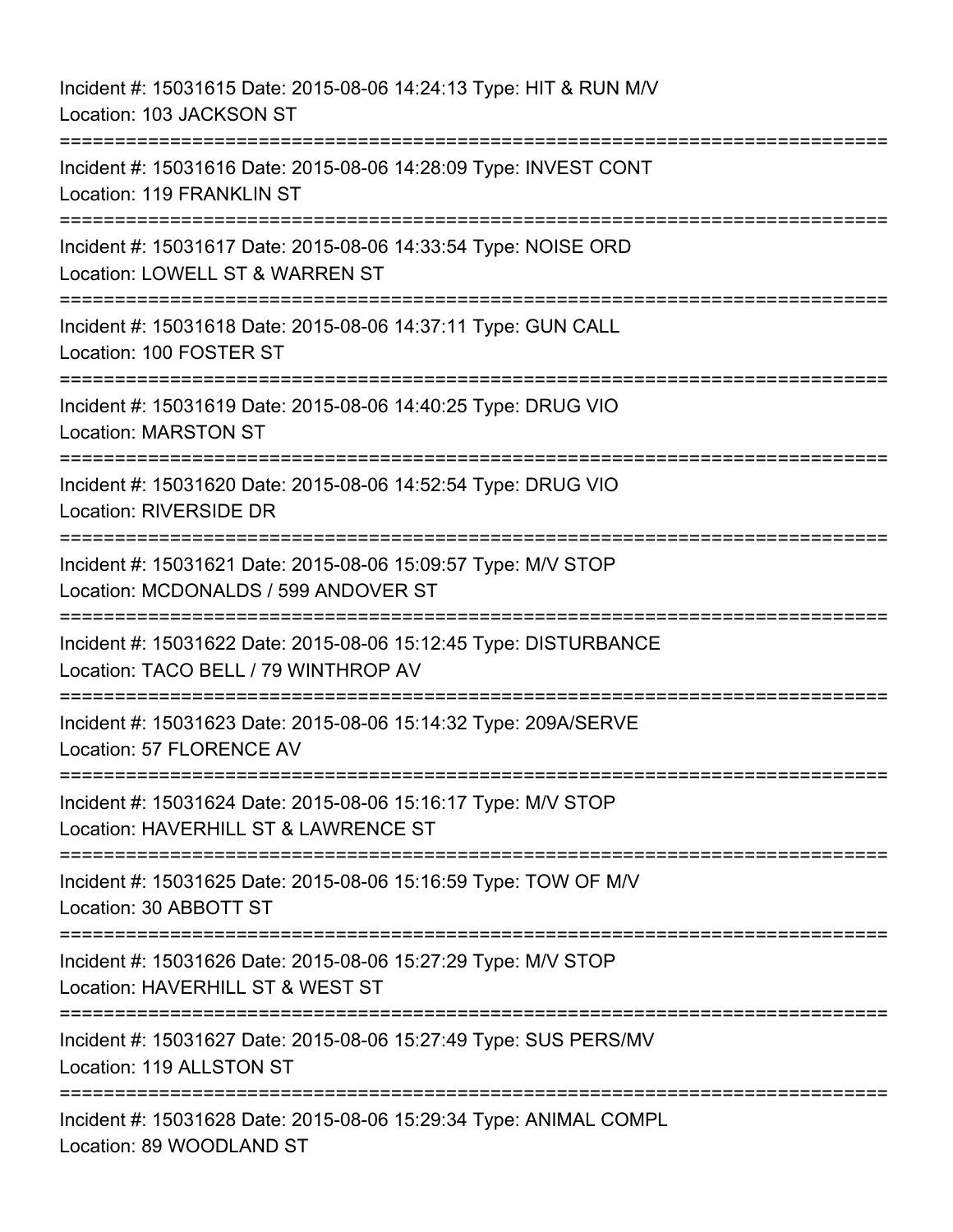Incident #: 15031629 Date: 2015-08-06 15:31:52 Type: DRUG VIO Location: 125 SPRINGFIELD ST =========================================================================== Incident #: 15031630 Date: 2015-08-06 15:36:27 Type: M/V STOP Location: DORCHESTER ST & WINTHROP AV =========================================================================== Incident #: 15031631 Date: 2015-08-06 15:36:56 Type: THREATS Location: 4 MAPLE ST =========================================================================== Incident #: 15031632 Date: 2015-08-06 15:39:52 Type: CK WELL BEING Location: 73 WINTHROP AV =========================================================================== Incident #: 15031633 Date: 2015-08-06 15:43:14 Type: AUTO ACC/NO PI Location: WALGREENS / 135 BROADWAY =========================================================================== Incident #: 15031634 Date: 2015-08-06 15:50:12 Type: WARRANT SERVE Location: 32 KENDRICK ST =========================================================================== Incident #: 15031635 Date: 2015-08-06 15:59:30 Type: DISTURBANCE Location: 29 WHITMAN ST =========================================================================== Incident #: 15031636 Date: 2015-08-06 16:15:20 Type: B&E/PAST Location: 36 HIGHLAWN AV =========================================================================== Incident #: 15031637 Date: 2015-08-06 16:27:10 Type: MISSING PERS Location: 225 IRENE ST =========================================================================== Incident #: 15031638 Date: 2015-08-06 16:41:53 Type: MAN DOWN Location: 383 HAVERHILL ST =========================================================================== Incident #: 15031639 Date: 2015-08-06 16:43:11 Type: DOMESTIC/PROG Location: 419 HAMPSHIRE ST =========================================================================== Incident #: 15031640 Date: 2015-08-06 16:51:20 Type: SHOTS FIRED Location: 700 HAVERHILL ST =========================================================================== Incident #: 15031641 Date: 2015-08-06 17:12:39 Type: DRUG VIO Location: ERVING AV & WALNUT ST =========================================================================== Incident #: 15031642 Date: 2015-08-06 17:38:11 Type: ANIMAL COMPL Location: 68 CONGRESS ST

===========================================================================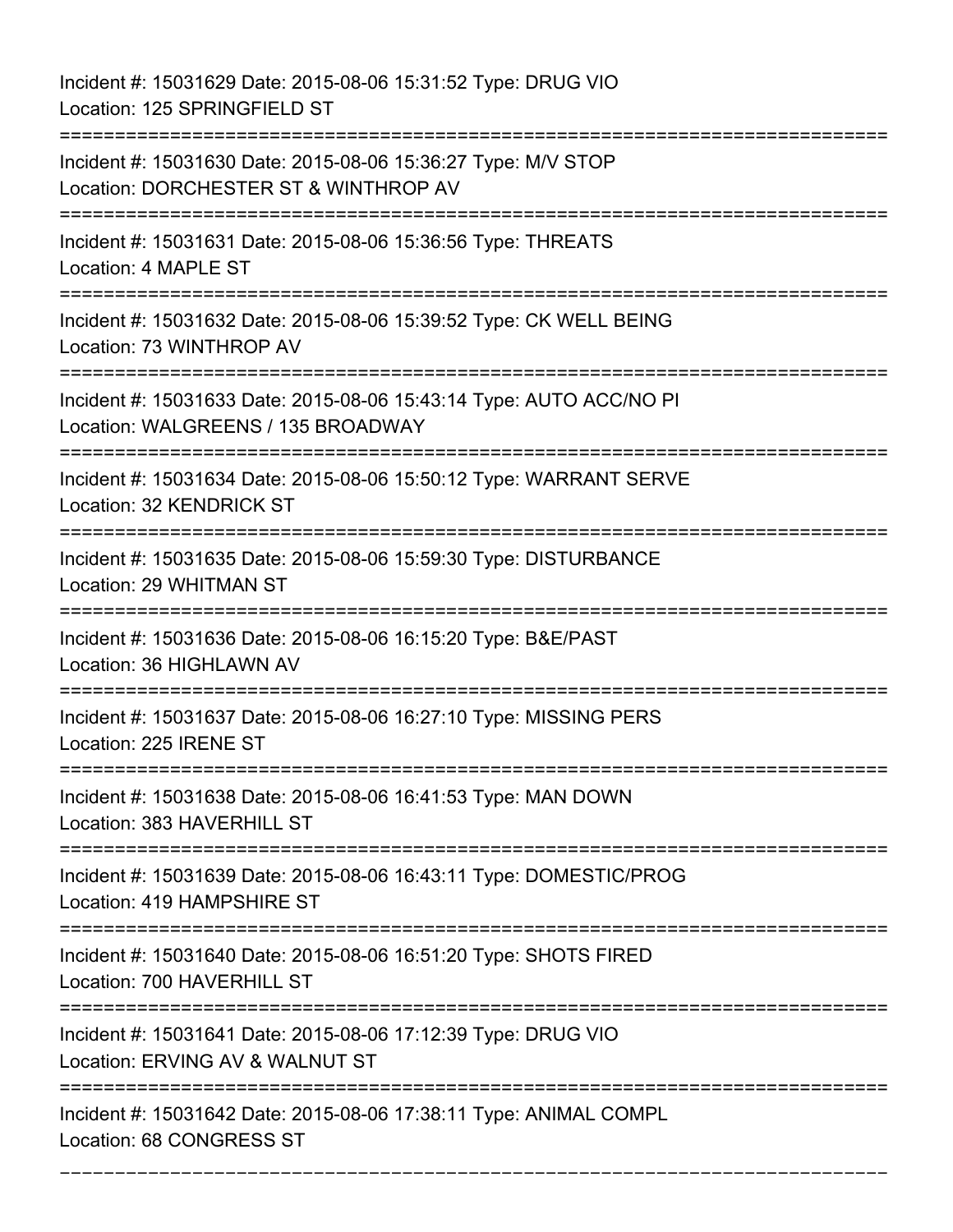| Incident #: 15031643 Date: 2015-08-06 17:42:33 Type: VIO CITY ORD<br>Location: 58-60 MILTON ST                                               |
|----------------------------------------------------------------------------------------------------------------------------------------------|
| Incident #: 15031644 Date: 2015-08-06 17:59:15 Type: GENERAL SERV<br>Location: 1 GENERAL ST                                                  |
| Incident #: 15031645 Date: 2015-08-06 18:02:25 Type: CK WELL BEING<br>Location: 64 NEWBURY ST FL 2<br>;===================================== |
| Incident #: 15031646 Date: 2015-08-06 18:07:21 Type: THREATS<br>Location: 20 SUNSET AV                                                       |
| Incident #: 15031647 Date: 2015-08-06 18:09:20 Type: MEDIC SUPPORT<br>Location: 12 METHUEN ST                                                |
| Incident #: 15031648 Date: 2015-08-06 18:23:33 Type: TOW OF M/V<br>Location: TRESPASS / 18 CORNISH ST                                        |
| Incident #: 15031649 Date: 2015-08-06 18:32:28 Type: WOMAN DOWN<br>Location: SPRINT / 160 WINTHROP AV                                        |
| Incident #: 15031650 Date: 2015-08-06 18:34:52 Type: MEDIC SUPPORT<br>Location: MCDONALDS / 50 BROADWAY                                      |
| Incident #: 15031651 Date: 2015-08-06 18:39:19 Type: DISORDERLY<br>Location: @ RESERVOIR / AMES ST & YALE ST                                 |
| Incident #: 15031652 Date: 2015-08-06 18:43:03 Type: SUS PERS/MV<br>Location: BROADWAY & HAVERHILL ST                                        |
| Incident #: 15031653 Date: 2015-08-06 18:44:54 Type: M/V STOP<br>Location: BROADWAY                                                          |
| Incident #: 15031654 Date: 2015-08-06 18:55:19 Type: M/V STOP<br>Location: 477 HAVERHILL ST                                                  |
| Incident #: 15031655 Date: 2015-08-06 18:59:14 Type: 209A/VIOLATION<br>Location: 60 RAILROAD ST                                              |
| Incident #: 15031656 Date: 2015-08-06 19:00:25 Type: CK WELL BEING<br>Location: 264 JACKSON ST #A                                            |
|                                                                                                                                              |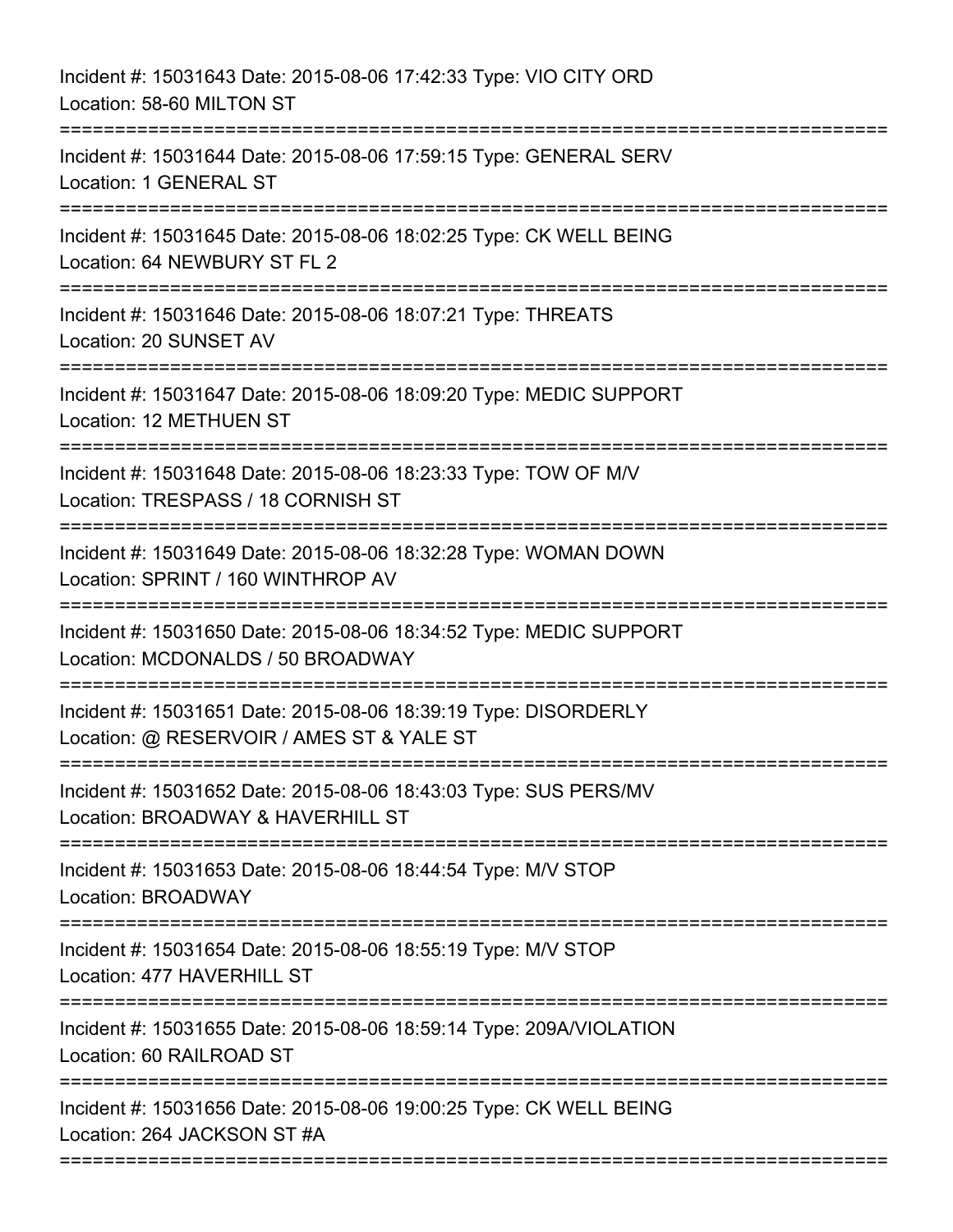| Incident #: 15031658 Date: 2015-08-06 19:02:25 Type: ANIMAL COMPL<br>Location: 70 SALEM ST                                                         |
|----------------------------------------------------------------------------------------------------------------------------------------------------|
| Incident #: 15031657 Date: 2015-08-06 19:02:56 Type: ALARMS<br>Location: SLE / 165 CRAWFORD ST                                                     |
| Incident #: 15031659 Date: 2015-08-06 19:10:46 Type: SUS PERS/MV<br>Location: NESMITH ST & PEARL ST                                                |
| Incident #: 15031660 Date: 2015-08-06 19:12:43 Type: M/V STOP<br>Location: 108 HANCOCK ST<br>.-------------                                        |
| Incident #: 15031661 Date: 2015-08-06 19:13:44 Type: DRUG VIO<br>Location: 35 FLORAL ST                                                            |
| Incident #: 15031662 Date: 2015-08-06 19:21:07 Type: AUTO ACC/UNK PI<br>Location: E HAVERHILL ST & FERRY ST                                        |
| Incident #: 15031663 Date: 2015-08-06 19:24:05 Type: DISTURBANCE<br>Location: 209 PARK ST FL 1<br>===================                              |
| Incident #: 15031664 Date: 2015-08-06 19:28:08 Type: NOISE ORD<br>Location: 465 HIGH ST                                                            |
| Incident #: 15031665 Date: 2015-08-06 19:31:34 Type: B&E/PAST<br>Location: 117 GARDEN ST #2 FL 2ND                                                 |
| Incident #: 15031666 Date: 2015-08-06 19:32:25 Type: DISTURBANCE<br>Location: @ RESERVOIR / AMES ST & YALE ST                                      |
| Incident #: 15031667 Date: 2015-08-06 19:35:16 Type: DRUG VIO<br>Location: 3 GREENFIELD ST                                                         |
| Incident #: 15031668 Date: 2015-08-06 19:43:03 Type: COUNTERFEIT<br>Location: SEVEN ELEVEN / 99 HAMPSHIRE ST<br>================================== |
| Incident #: 15031669 Date: 2015-08-06 19:46:56 Type: DISTURBANCE<br>Location: 137 E HAVERHILL ST                                                   |
| Incident #: 15031670 Date: 2015-08-06 19:55:01 Type: DISORDERLY<br>Location: 383 CHESTNUT ST #97 FL 1                                              |
|                                                                                                                                                    |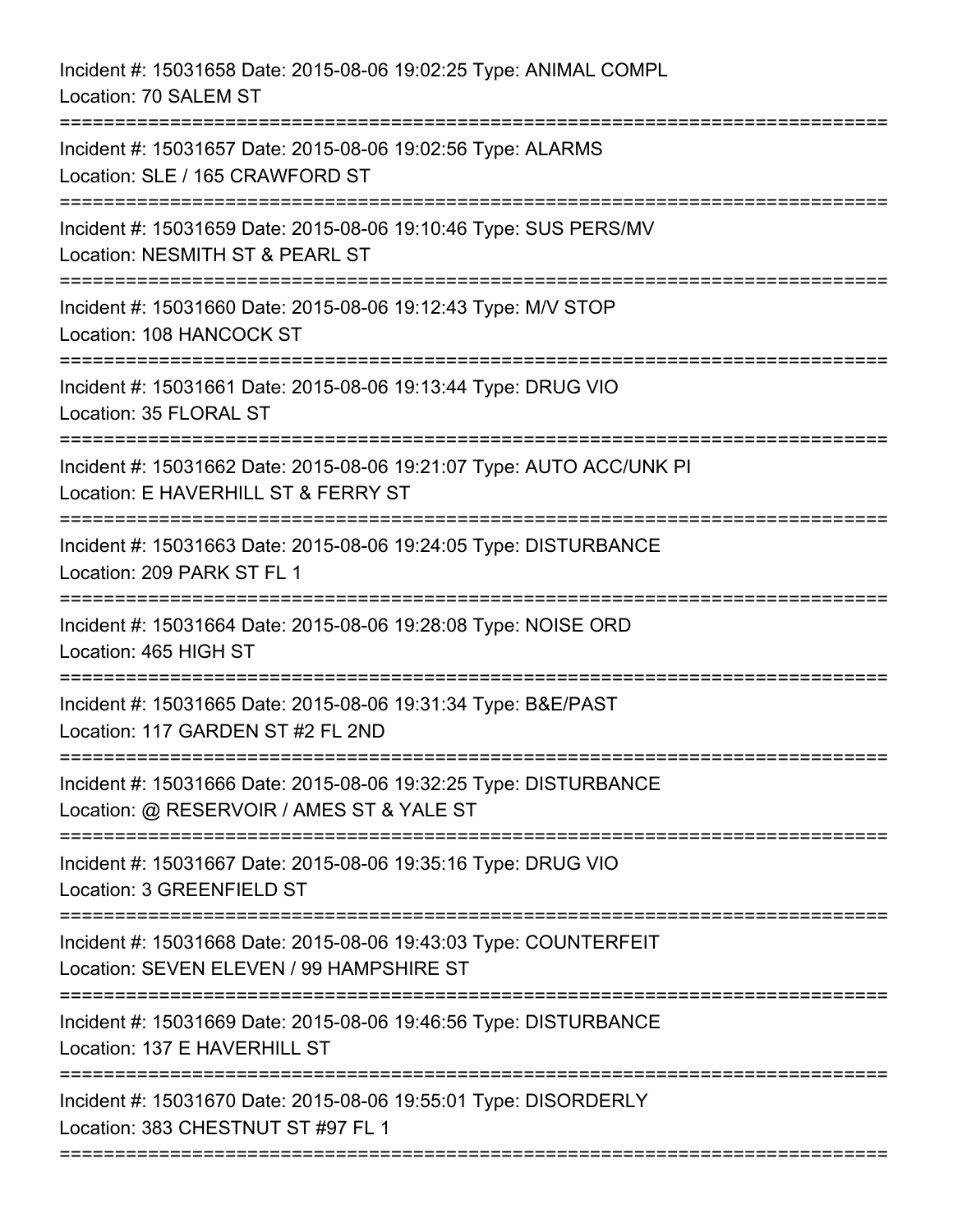Location: 853 ESSEX ST

| Incident #: 15031672 Date: 2015-08-06 20:05:02 Type: ALARM/BURG<br>Location: GUILMETTE SCHOOL / 80 BODWELL ST                                         |
|-------------------------------------------------------------------------------------------------------------------------------------------------------|
| Incident #: 15031673 Date: 2015-08-06 20:11:26 Type: ANIMAL COMPL<br>Location: 535 LOWELL ST<br>==================================                    |
| Incident #: 15031674 Date: 2015-08-06 20:17:32 Type: M/V STOP<br>Location: CHESTNUT ST & LAWRENCE ST                                                  |
| Incident #: 15031675 Date: 2015-08-06 20:20:14 Type: MEDIC SUPPORT<br>Location: 108 SARATOGA ST                                                       |
| Incident #: 15031677 Date: 2015-08-06 20:26:31 Type: B&E/PAST<br>Location: 117 GARDEN ST                                                              |
| Incident #: 15031676 Date: 2015-08-06 20:26:48 Type: SUS PERS/MV<br>Location: 71 SUNSET AV                                                            |
| ==========================<br>Incident #: 15031678 Date: 2015-08-06 20:27:45 Type: CK WELL BEING<br>Location: 300 AMES ST                             |
| Incident #: 15031679 Date: 2015-08-06 20:35:45 Type: DOMESTIC/PROG<br>Location: 62 EASTON ST FL 3                                                     |
| Incident #: 15031680 Date: 2015-08-06 20:39:49 Type: AUTO ACC/PI<br>Location: N PARISH RD & PHILLIPS ST                                               |
| Incident #: 15031681 Date: 2015-08-06 20:47:28 Type: DISORDERLY<br>Location: 11 DIAMOND ST                                                            |
| Incident #: 15031682 Date: 2015-08-06 20:48:01 Type: MEDIC SUPPORT<br>Location: 248 BROADWAY #409                                                     |
| Incident #: 15031683 Date: 2015-08-06 21:11:48 Type: THREATS<br>Location: 50 COMMON ST                                                                |
| =================================<br>Incident #: 15031684 Date: 2015-08-06 21:12:19 Type: SUS PERS/MV<br>Location: MT VERNON LIQUORS / 421 S BROADWAY |
|                                                                                                                                                       |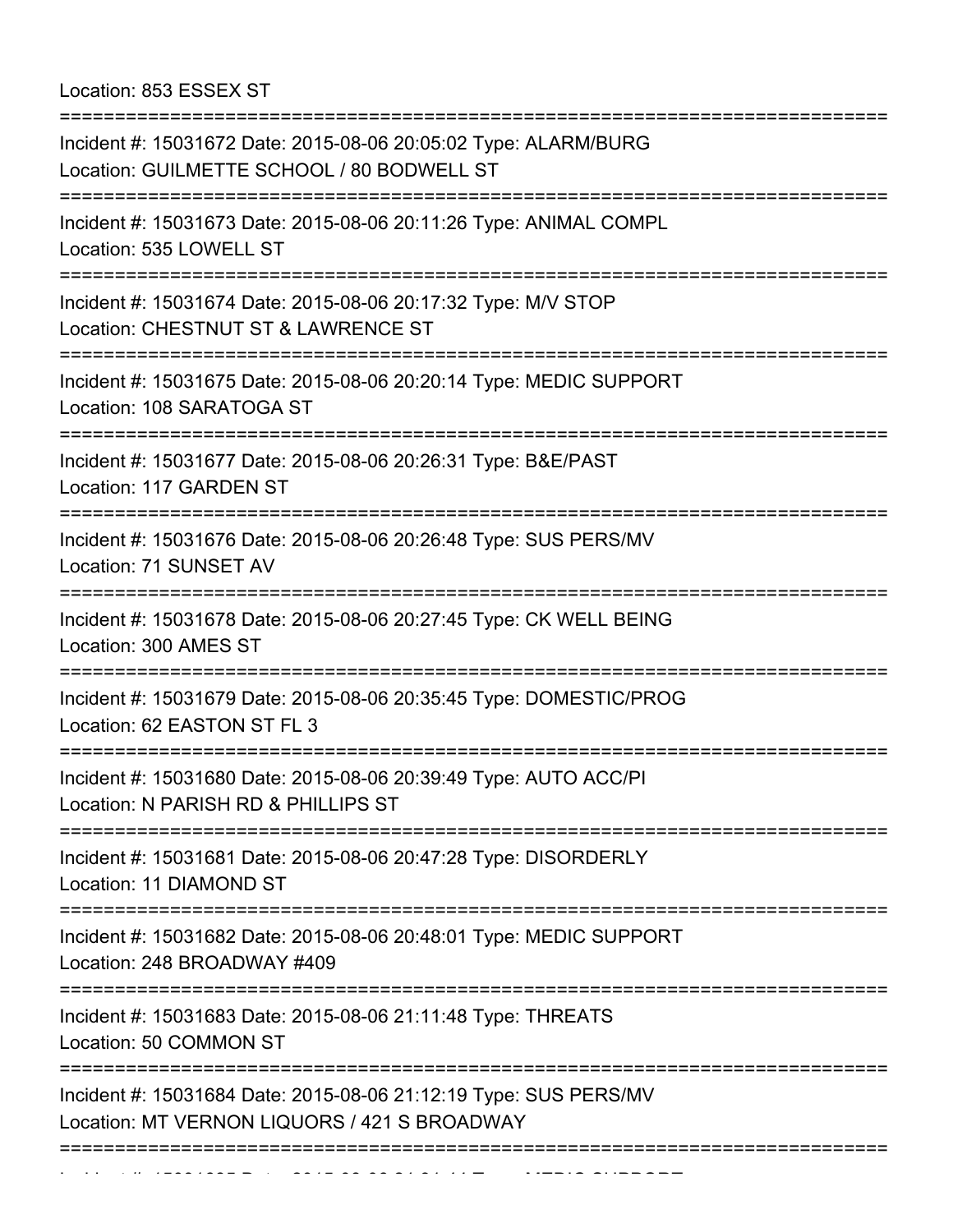| Location: 168 BERKELEY ST                                                                                                |
|--------------------------------------------------------------------------------------------------------------------------|
| Incident #: 15031686 Date: 2015-08-06 21:32:49 Type: NOISE ORD<br>Location: 24 BOEHM ST                                  |
| Incident #: 15031687 Date: 2015-08-06 21:40:20 Type: M/V STOP<br>Location: LOWELL ST & MORTON ST                         |
| Incident #: 15031688 Date: 2015-08-06 21:41:31 Type: M/V STOP<br>Location: AMESBURY ST & CANAL ST                        |
| Incident #: 15031689 Date: 2015-08-06 21:41:53 Type: DOMESTIC/PROG<br>Location: 189 GARDEN FL 2 REAR                     |
| Incident #: 15031690 Date: 2015-08-06 21:49:05 Type: THREATS<br>Location: LAWRENCE BOYS + GIRLS CLUB / 136 WATER ST      |
| Incident #: 15031691 Date: 2015-08-06 21:51:34 Type: NOISE ORD<br>Location: 315 PROSPECT                                 |
| Incident #: 15031692 Date: 2015-08-06 21:55:57 Type: NOISE ORD<br>Location: 28 BOXFORD ST                                |
| Incident #: 15031693 Date: 2015-08-06 21:56:10 Type: MAN DOWN<br>Location: MCDONALDS / 599 ANDOVER ST                    |
| Incident #: 15031694 Date: 2015-08-06 22:03:52 Type: ALARM OF FIRE<br>Location: 15 WEDGEWOOD RD                          |
| Incident #: 15031695 Date: 2015-08-06 22:08:17 Type: SHOTS FIRED<br>Location: 138 ESSEX ST                               |
| Incident #: 15031696 Date: 2015-08-06 22:08:54 Type: SUS PERS/MV<br>Location: 426 RIVERSIDE DR                           |
| Incident #: 15031697 Date: 2015-08-06 22:14:57 Type: M/V STOP<br>Location: HANCOCK ST & MASON ST                         |
| Incident #: 15031698 Date: 2015-08-06 22:29:04 Type: SUS PERS/MV<br>Location: PARKING GARAGE / MERRIMACK ST & S UNION ST |